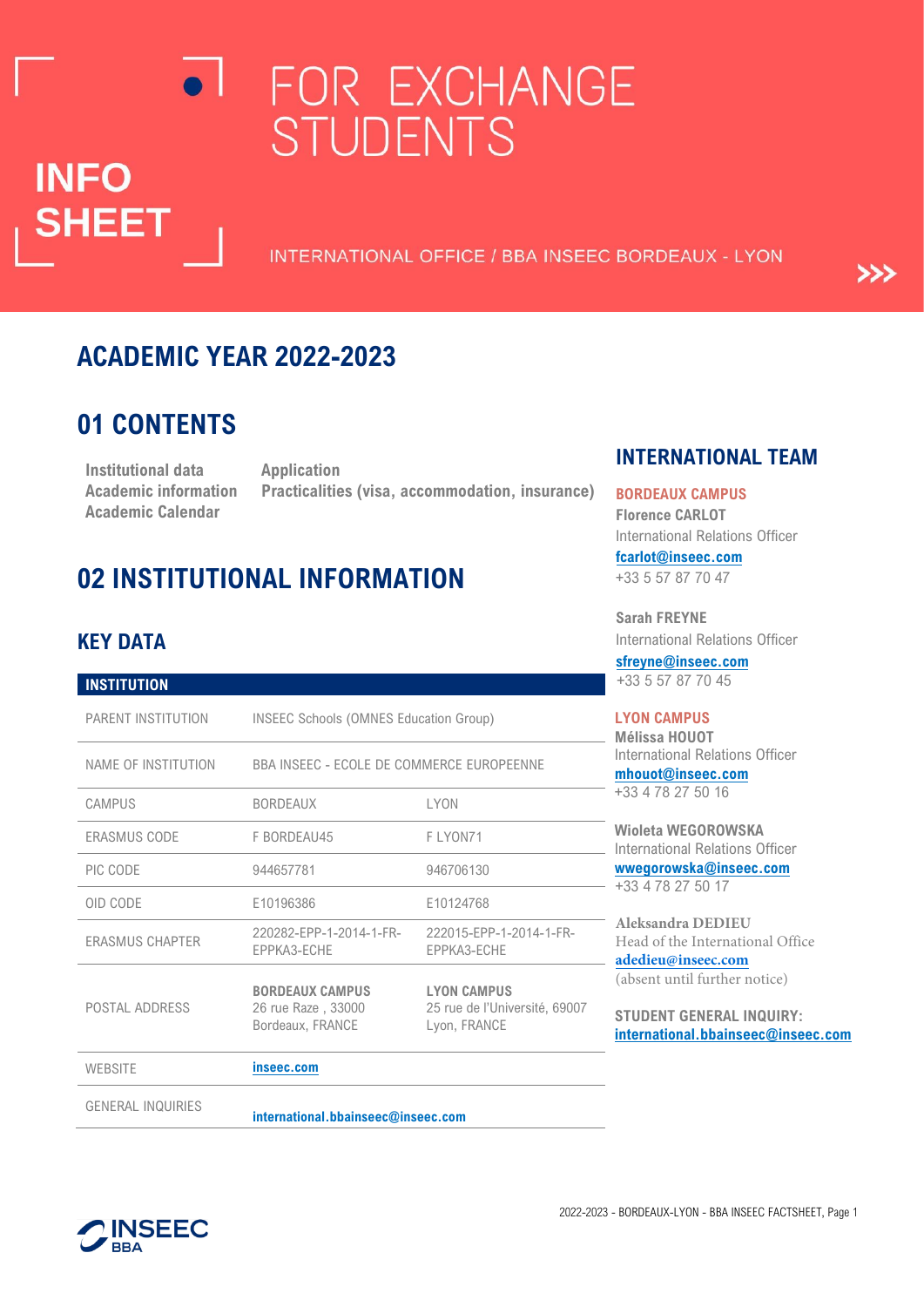# **02 ACADEMICS**

### **STUDY PROGRAMMES**

International students from partner institutions can apply for an Exchange programme according to the institutional agreements.

Students may choose to attend one semester or one-year programmes in English or French (or French and English), depending on their home institution requirements and their own academic abilities.

**Academic programmes** can be found in the section "**05 ANNEXE**".

#### **/ PROGRAMMES IN ENGLISH**

Please note that each BBA INSEEC campus offers a different selection of Exchange Programmes.

It is important that students familiarize themselves with each programme to opt for a location of their choice.

#### **/ PROGRAMMES IN FRENCH**

Students with good command of French (at least B2/C1 level) have the possibility to take French-taught classes.

#### **LANGUAGE PROFICIENCY**

**/ English-taught programmes:** an equivalent of B2 level minimum (CEFR) or a TOEFL score between 71-80 iBTS. **/ French-taught programmes:** B2-C1 level strongly recommended (CEFR).

#### **COURSE SELECTION**

Courses shall be selected within a chosen programme. Please note that subjects from different study programmes or different semesters cannot be combined.

Please note that courses may be subject to slight changes, e.g. in case of schedule overlaps or if prerequisites for specific courses are not met.

The final registration will be done within a "drop-add period" taking place during the first two weeks of each semester.

#### **EUROPEAN CREDIT TRANSFER SYSTEM**

The programmes are structured according to the ECTS system.

Estimated workload for full-time students:

| <b>Semester</b>            | <b>Period</b>           |
|----------------------------|-------------------------|
| 1 semester:                | 30 ECTS / 15 US credits |
| Full-Year:                 | 60 FCTS                 |
| Minimum workload expected: | 24 ECTS                 |

One credit refers to the following estimated amount of work required:

1 ECTS is ~ appr. 25-27 hours of work produced by the student. Lectures, assignments, other forms of studies are all taken into consideration when the number of credits for each course is calculated.

#### **INSEEC BRA**



#### **FRENCH LANGUAGE**

French for Foreigners is usually offered each semester at each school (**free of charge**).

#### **ATTENDANCE**

Attendance is **compulsory** and takes part in the course evaluation.

#### **ASSESSMENT**

An exam period is organized at the end of each semester or at the end of each module.

In addition to the final examination, classes are assessed continuously (participation, small projects, group and individual work, presentations, etc.). Field projects usually require written reports sometimes accompanied by an oral presentation.

#### **GRADING SYSTEM**

French higher education institutions use a numeric grading scale out of 20. **The minimum passing grade is 10/20.**

#### **TRANSCRIPT OF RECORDS**

Every course and evaluation are recorded on the student's personal transcript edited appr.  $\sim$  6 weeks after the exam session.

#### **ACADEMIC CALENDAR**

The academic year is divided into 2 semesters:

| <b>Semester</b>         | <b>Period</b>                                                              |
|-------------------------|----------------------------------------------------------------------------|
| <b>Fall semester:</b>   | September - December                                                       |
| <b>Spring semester:</b> | End of January - Beginning of June                                         |
| <b>Semester Break:</b>  | 2-week semester break at Christmas.<br>One-week break during each semester |

The semester dates depend on the Exchange programme and location and are communicated in the Letter of Acceptance (LoA). Teaching and examination periods being mandatory are included in the above dates.

#### **ORIENTATION**

The mandatory Orientation week is arranged twice a year taking place during the first week of studies.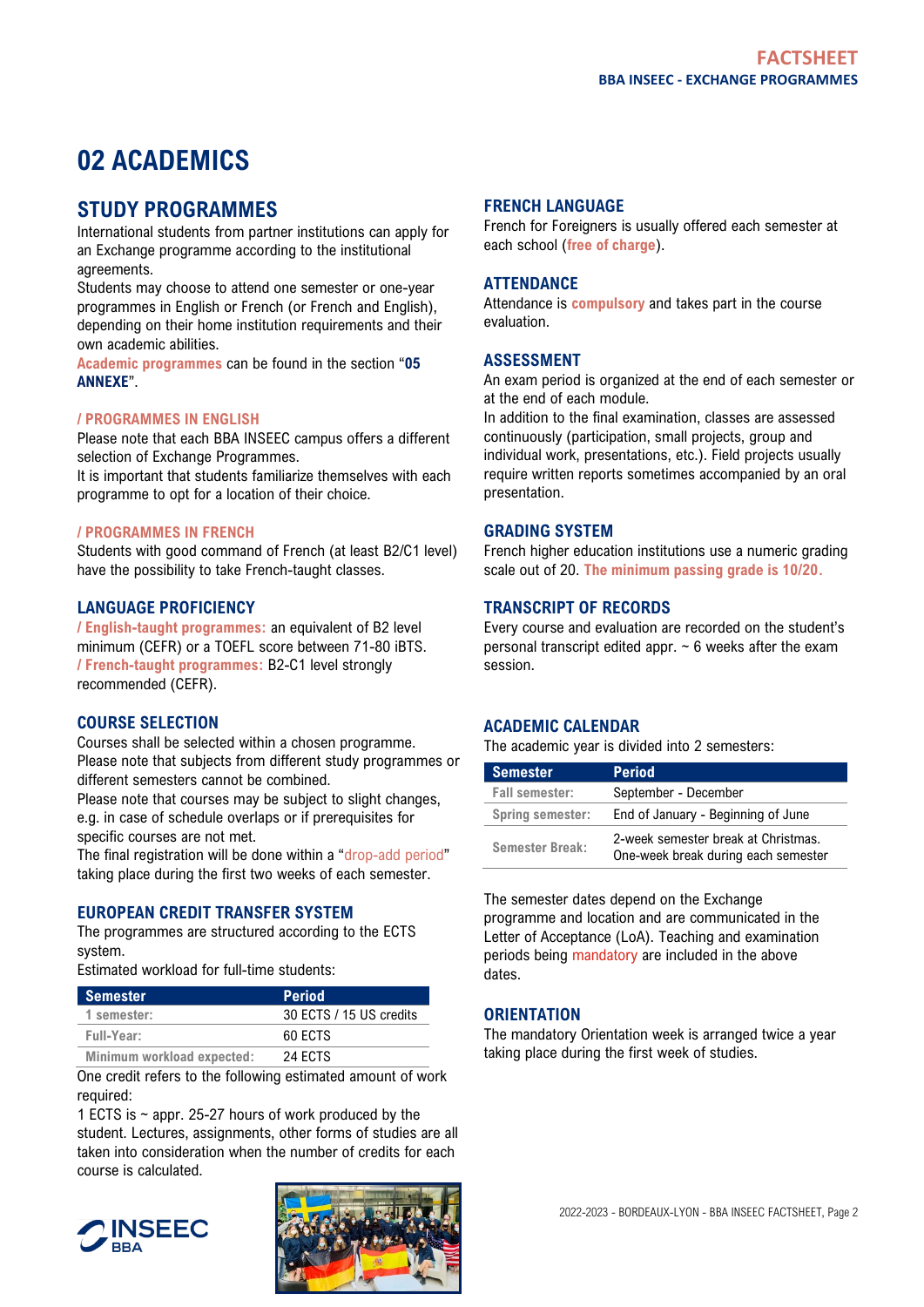# **03 APPLICATION**

### **APPLICATION PERIODS**

| Semester                | <b>Deadline</b> |
|-------------------------|-----------------|
| <b>Fall semester:</b>   | <b>May 31</b>   |
| <b>Spring semester:</b> | November 15     |

#### **APPLICATION DEADLINES**

| <b>Semester</b>         | <b>Deadline</b> |
|-------------------------|-----------------|
| <b>Fall semester:</b>   | <b>May 31</b>   |
| <b>Spring semester:</b> | November 15     |

#### **APPLICATION PROCEDURE**

The application is to be done online.

**Step 1** / **Nomination Online** by Home Institution (web link will be sent to our partner universities upon request) *Students cannot apply without being nominated.*

**Step 2** / **Application Form online** must be done by students **Supporting documentation** shall be submitted by students:

- I Recent / in-progress **Transcript of Records** (in English)
- I Copy of **identity document** (Passport or EU ID card for EU citizens)
- I **Statement of Purpose** (motivation letter)
- I Copy of **European Health Insurance Card** (for EU citizens)

#### **Step 3 /** Acceptance & Course Registration

The admission process starts once a student's application is submitted.

The Letter of Acceptance (LoA) is issued within 4 weeks after the Application Deadline.

**/ EU students:** LoA is issued and sent by email. If a student needs a hard copy, it will be issued on request and sent to the home institution coordinator.

**/ Non-EU students:** a copy of the LoA is sent by email and the original is mailed to the home institution.

#### **Step 4 /** Welcome Package

After acceptance, a welcome package, including a welcome letter, maps, housing options and other useful information, is sent to students.



# **04 PRACTICALITIES**

#### **ACCOMMODATION**

BBA INSEEC does not have an on-campus student housing unit but assists international students in finding accommodation.

We partner with **[STUDAPART](https://drive.google.com/drive/folders/1A0DjyvSQDkybCUaA7jfbxaTYikuCFZRa)** allowing international, regular students and alumni to rent, co-rent or sublease their apartment in France.

The Accommodation facilities guide specific to each campus is provided upon admission.

#### **LIVING COSTS**

The budget will depend on the BBA INSEEC location. Estimate of general living expenses per month (Euro):

| <b>Expenses</b>  | <b>Bordeaux</b> | Lyon    |
|------------------|-----------------|---------|
| Housing:         | 550-900         | 550-900 |
| <b>Meals</b>     | 200-400         | 200-400 |
| <b>Transport</b> | 65              | 65      |
| Extra            | 150-300         | 150-300 |

#### **CAMPUS FACILITIES**

Located in the heart of French cities with very good transport facilities, all INSEEC campuses have widely available Wi-Fi access, Intranet and online timetable systems, computer lab(s) and working spaces.

Student activities: campus tour, ice-breaking party, team building activities, sports activities, etc.

A Buddy programme is proposed to offer one-on-one assistance throughout each semester.

We provide assistance within the Career Center services on each location to seek internship opportunities, get ready for a job interview and benefit from a personal consultancy service.

#### **VISA / IMMIGRATION**

Non-EU Students: student visa is **mandatory** (European residence permits are ONLY for visits to France but not for study purposes).

An invitation letter is sent to all non-EU students to start their visa process within Campus France or the French consulate. For some nationalities, the **[CEF Procedure](https://www.campusfrance.org/en/application-etudes-en-france-procedure)** is **mandatory**.

#### **HEALTH INSURANCE**

EU citizens: European Health Insurance Card is to be provided upon arrival.

NON-EU citizens: Non-EU students shall sign up for the French social security system upon arrival. More information: **[AMELI](https://www.ameli.fr/gironde/assure/droits-demarches/etudes-emploi-retraite/etudiant/french-social-security-registration-process-foreign-students)** and **[CAMPUS FRANCE HEALTHCARE](https://www.campusfrance.org/en/healthcare-student-social-security)**.